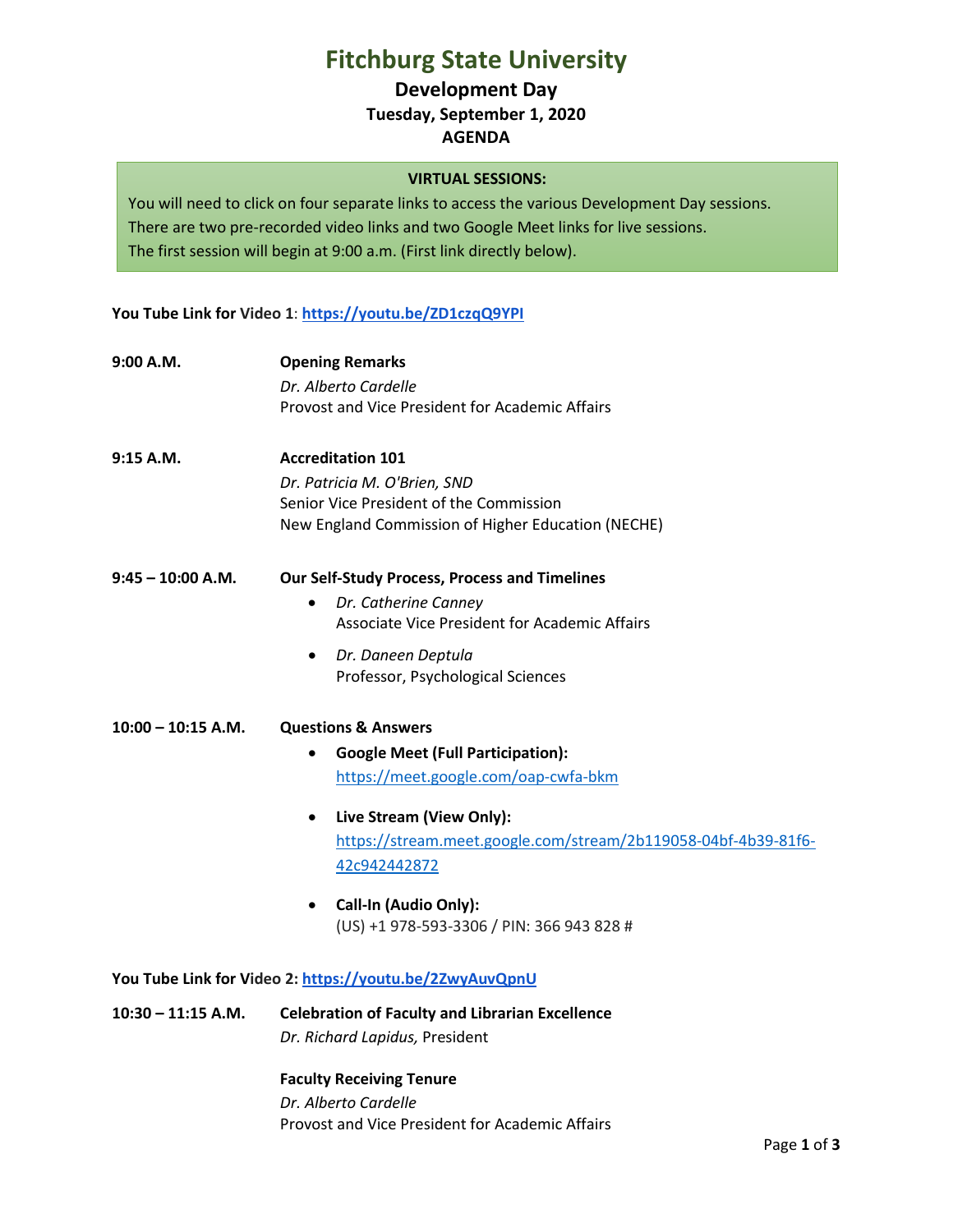# **Fitchburg State University**

### **Development Day Tuesday, September 1, 2020 AGENDA** *(Continued)*

#### **Faculty and Librarian Receiving Promotion**

*Dr. Alberto Cardelle* Provost and Vice President for Academic Affairs

#### **Faculty Awards Recipients**

- **Dr. Vincent J. Mara Award for Teaching** *Dr. Paul Weizer* Economics, History, & Political Science Department
- **Faculty Award for Research and Scholarship** *Dr. Catherine Buell* Mathematics Department
- **Contributions to the Graduate Program Award** *Dr. Daneen Deptula* Psychological Science Department
- **Faculty Award for Service** *Dr. jenn berg* Mathematics Department
- **11:15 – 12:30 P.M.** *Lunch Break*
- **12:30 – 1:15 P.M. Which Black America?** *Dr. Dariel "D.T." Henry, Ed.D* Director of TRIO Programs Bristol Community College
	- **Google Meet** *(Full Participation):* [https://meet.google.com/myk-zfag-yjf](https://www.google.com/url?q=https://meet.google.com/myk-zfag-yjf&sa=D&source=calendar&ust=1599315323851000&usg=AOvVaw2fHKWnt5T8ZhL6R5Lu8bUA)
	- **Live Stream** *(View Only):* [https://stream.meet.google.com/stream/a7a5ace9-25b3-485e-826b](https://www.google.com/url?q=https://stream.meet.google.com/stream/a7a5ace9-25b3-485e-826b-c6920c6b824e&sa=D&source=calendar&ust=1599315323851000&usg=AOvVaw37h26xuDB9ZZTMOdOD4xNs)[c6920c6b824e](https://www.google.com/url?q=https://stream.meet.google.com/stream/a7a5ace9-25b3-485e-826b-c6920c6b824e&sa=D&source=calendar&ust=1599315323851000&usg=AOvVaw37h26xuDB9ZZTMOdOD4xNs)
	- *Call-In (Audio Only)*: (US) +1 508-779-6049 / PIN: 698 524 201 #